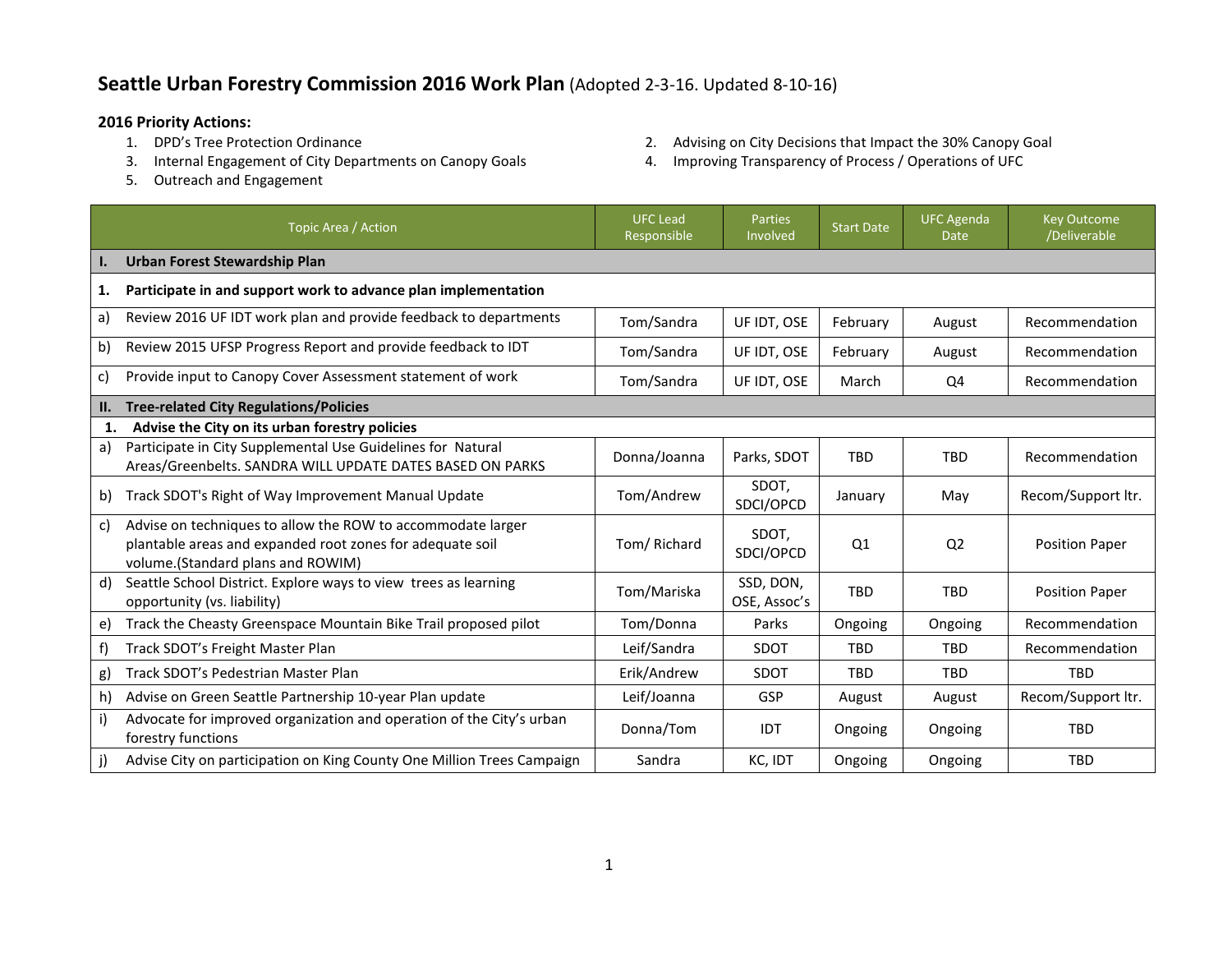|              | Topic Area / Action                                                                                                                                                                                                                         | <b>UFC Lead</b><br>Responsible | Parties<br>Involved                 | <b>Start Date</b> | <b>UFC Agenda</b><br>Date | <b>Key Outcome</b><br>/Deliverable          |
|--------------|---------------------------------------------------------------------------------------------------------------------------------------------------------------------------------------------------------------------------------------------|--------------------------------|-------------------------------------|-------------------|---------------------------|---------------------------------------------|
| 2.           | <b>Advise SDCI on Proposed Tree Regulations</b>                                                                                                                                                                                             |                                |                                     |                   |                           |                                             |
| a)           | Develop UFC principles and priorities for future, revised tree ordinance                                                                                                                                                                    | Steve/Tom                      | SDCI/OPCD                           | October           | November                  | <b>Position Paper</b>                       |
| b)           | Discuss with Council representative encouraging allocation of staff time<br>and start of a new private parcel tree ordinance                                                                                                                | Leif/Andrew                    | SDCI/OPCD                           | Ongoing           | Ongoing                   | Recommendation                              |
| $\mathsf{C}$ | Develop recommendations for revising Director's rules (including 20-<br>2005, 11-2007, 16-2008 and other as applicable) to clarify the<br>interpretation of the existing tree protection ordinance (Driven by SDCI's<br>ordinance timeline) | Tom/Andrew                     | UF IDT,<br>SDCI/OPCD,<br><b>OSE</b> | Ongoing           | Ongoing                   | Recommendation                              |
| d)           | Formalize recommendations for code enforcement of existing SDCI tree<br>ordinance                                                                                                                                                           | Weston/Steve                   | SDCI/OPCD                           | Ongoing           | Ongoing                   | Recommendation                              |
| e)           | Backyard cottage/DADU                                                                                                                                                                                                                       | Erik                           | <b>SDCI</b>                         | August            | September                 | Recommendation                              |
| III.         | <b>Outreach and Engagement</b>                                                                                                                                                                                                              |                                |                                     |                   |                           |                                             |
| 1.           | <b>City Council and Mayor's Office interaction</b>                                                                                                                                                                                          |                                |                                     |                   |                           |                                             |
| a)           | Hold quarterly meetings with Council and Mayor's Office                                                                                                                                                                                     | Tom/Sandra                     | CC, OSE                             | Q <sub>2</sub>    | Quarterly                 | <b>Build relationships</b>                  |
| b)           | Present 2015 Annual Report and 2016 work plan to Council and Mayor                                                                                                                                                                          | Tom/Sandra<br>Others           | CC, OSE                             | Ongoing           | Ongoing                   | Speaking points                             |
| c)           | Plan urban forestry outreach and engagement events such as Arbor Day,<br>Green Seattle Day, reLeaf events, SDOT tree-sidewalk conflicts public<br>engagement, Seattle School District (SSD), Summer Streets, etc.                           | Tom/Sandra                     | CC, OSE                             | Q1                | February                  | Presentation,<br>Activity,<br>Participation |
| 2.           | <b>Conduct Internal Engagement</b>                                                                                                                                                                                                          |                                |                                     |                   |                           |                                             |
| a)           | Develop annual calendar for invited speakers, guests, topics, and tours<br>(particularly invite industrial groups, SSD, WSDOT to visit with UFC)                                                                                            | Tom/All                        | UF IDT                              | January           | Ongoing                   | Discussion                                  |
| b)           | Introduce the UFC at commission meetings (Planning, Design,<br>Pedestrian, Bike, Parks, MPD Oversight Committee); Neighborhood<br>Council meetings; and public meetings                                                                     | Tom/Sandra/UFC                 | OSE                                 | Ongoing           | Ongoing                   | <b>UFC</b> promotion                        |
| C)           | Meet with SDCI's Design Review Board lead to discuss improvement on<br>neighborhood DRB's review of retained trees and viable new tree space<br>allocation                                                                                  | Steve/Erik                     | <b>SDCI</b>                         | <b>TBD</b>        | <b>TBD</b>                | Recommendation                              |
| d)           | Review outreach efforts and create strategy to explore tree planting in<br>industrial areas                                                                                                                                                 | Steve/Weston                   | <b>OSE</b>                          | May               | July                      | Recommendation                              |
| 3.           | Align Urban Forest IDT and Urban Forestry Commission's work plan                                                                                                                                                                            |                                |                                     |                   |                           |                                             |
| a)           | Hold annual joint UFC/UF IDT meeting                                                                                                                                                                                                        | Tom/Sandra                     | OSE                                 | Q <sub>2</sub>    | Q2                        | Workshop                                    |
| $\mathsf{b}$ | Attend an IDT meeting                                                                                                                                                                                                                       | Tom/Andrew                     | <b>OSE</b>                          | Q <sub>2</sub>    | Q2                        |                                             |
| 4.           | <b>Race and Social Justice Initiative</b>                                                                                                                                                                                                   |                                |                                     |                   |                           |                                             |
| $\mathsf{a}$ | Continue exploring ways to incorporate RSJI principles into UFC work                                                                                                                                                                        | <b>UFC</b>                     | OSE                                 | January           | Ongoing                   | Outreach                                    |